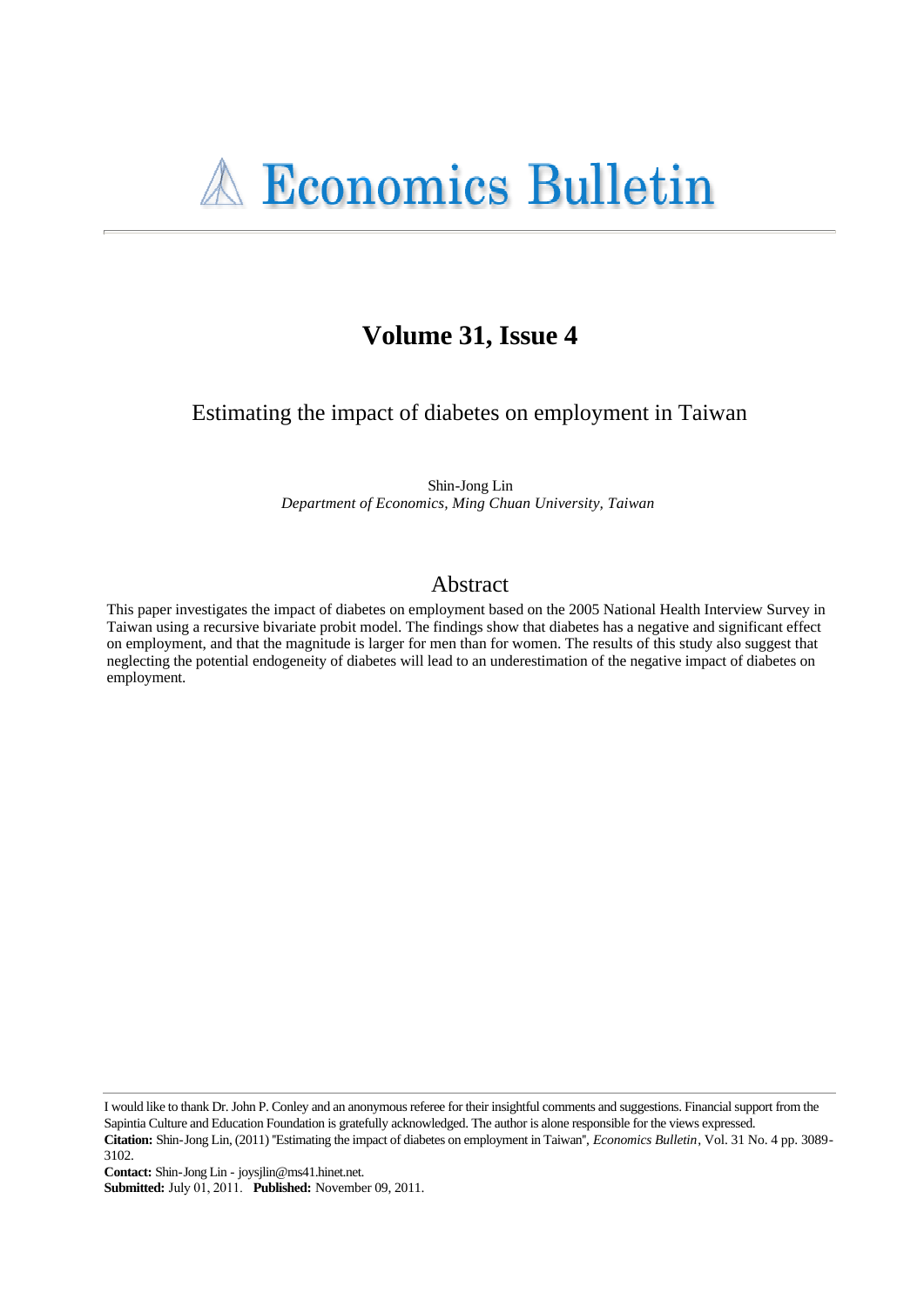#### **1. Introduction**

The prevalence of diabetes is increasing due to rapid economic growth, aging, the increasing prevalence of obesity, and changes in lifestyle. Diabetes is a chronic disease requiring careful life-long control that has become one of the leading causes of premature death worldwide. Without proper care, diabetes is likely to lead to various complications such as cardiovascular disease, kidney disease, vision disorder, and related complications including infections, autonomic and pregnancy problems, etc. The social and economic consequences of diabetes involves intensive medical treatments and costs, loss of work productivity, disability, and continuing supportive care, all of which impose a substantial burden on individuals, families, and society that is difficult to estimate. In order to respond to growing concerns about the threat to health posed by diabetes, to draw attention to issues of importance in caring for those suffering from diabetes, and to promote public awareness of the risks of diabetes, the International Diabetes Federation and the World Health Organization created World Diabetes Day (November 14) in 1991 and it became an official United Nations Day in 2007 (International Diabetes Federation).

There are two major types of diabetes: type 1 diabetes and type 2 diabetes. Type 1 diabetes is usually diagnosed in children and young adults. In most cases involving type 1 diabetes, people inherit genes from family (e.g., both parents) which put them at risk. Type 2 diabetes accounts for 90 to 95 percent of all diagnosed causes of diabetes in adults. Type 2 diabetes is strongly genetic in origin (especially in relation to first degree relatives), although lifestyle factors (e.g., exercise, diet, weight) and many medical conditions including hypertension, elevated cholesterol, metabolic syndrome, etc. can potentially give rise to type 2 diabetes as well. However, it may be difficult to identify whether the development of type 2 diabetes is due to genetic factors, or lifestyle choices, or other risk factors as it is most likely due to a combination of all of them. (American Diabetes Association, 2011).

In Taiwan, the prevalence of diabetes for all age-groups was estimated to be 9.2% in 2009 and 28.5% for individuals over the age of 65. Diabetes has been among the top five leading causes of death in Taiwan since 1987. The crude death rate was 9.0 per 100,000 population in 1981 and increased to 35.5 per 100,000 population in 2010. It has become one of the diseases for which the death rate in Taiwan has increased the most rapidly. Moreover, diabetes is ranked the  $5<sup>th</sup>$  leading disease in terms of overall health care spending in Taiwan, thereby placing a heavy burden both on society and its patients.

Health status is an important driving force influencing the labor force participation decision of individuals. Type 2 diabetes is a progressive disease and, therefore, individuals who are diabetic may be less productive and less likely to be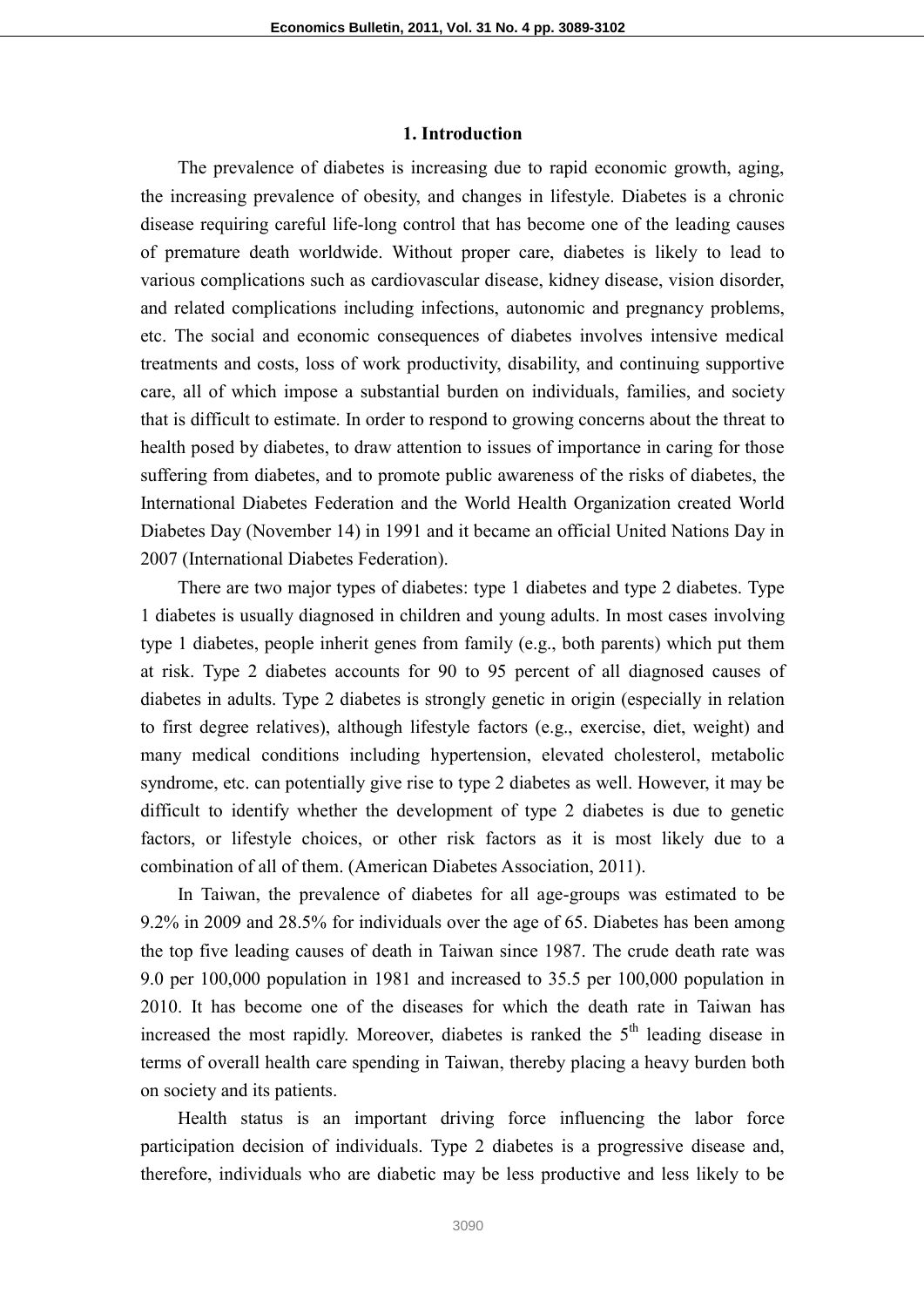employed than those without the disease. The extent to which diabetes affects an individual's employment has been an issue to which researchers have directed increasing attention in recent years. Prior studies have indicated that diabetes significantly affects the individual's labor market productivity, and most of these studies assume that diabetes is an exogenous variable in their regression analysis (e.g., Kahn, 1998; Kraut et al., 2001; Bastida and Pagán, 2002; Lavigne et al., 2003; Tunceli et al., 2005). For example, Bastida and Pagán (2002) used the 1994-1999 microdata for Mexican Americans on the US-Mexican border to examine the impact of diabetes on the labor market outcomes of adults 45 years of age and older. They found for females that diabetes had a significant and negative impact on earnings, and an insignificant effect on the probability of employment. For males, diabetes significantly reduced the employment propensity, but had no effect on earnings.

It is possible that the relationship observed between diabetes and employment behavior is due to some correlated unobserved behavioral factors that affect both diabetes and employment. For example, unmeasured personal motivation or self-interest may influence employment propensity and also influence lifestyle choices. A person could have a tendency toward a sedentary lifestyle, which may result in less productivity at work, and ultimately may be at risk for developing diabetes. If we ignore the unobserved behavioral factors, we may obtain biased estimated coefficients for diabetes in a regression to predict employment probability. Hence, to correctly assess the extent to which diabetes may affect an individual's labor outcome, it is important to take into account the potential endogeneity of diabetes. While a number of recent studies have addressed the issue of endogeneity in their empirical analysis of the effect of diabetes on the labor market outcome, the direction of how endogeneity could bias the true causal effect of diabetes on the individual's labor market decision, however, remains ambiguous. Brown et al. (2005) addressed the endogeneity problem associated with diabetes and employment by using an instrumental variables (IV) regression approach. They used the family history of diabetics as a genetic instrumental variable. In the IV probit model diabetes is found to have a significant negative effect on employment. Their findings suggest that failure to account for endogeneity will lead to an overestimation (underestimation) of the negative impact of diabetes on female (male) employment. In addition, Latif (2009) utilized a sample of people aged 15 to 64 from the 1998 Canadian National Population Health Survey and a recursive bivariate probit model which took into account the potential endogeneity of diabetes in estimating the employment outcome. Latif concluded that diabetes had a significant negative impact on the probability of female employment; furthermore, treating diabetes as exogenous proved to yield an overestimation of its impact on male employment. Minor (2011) extended the current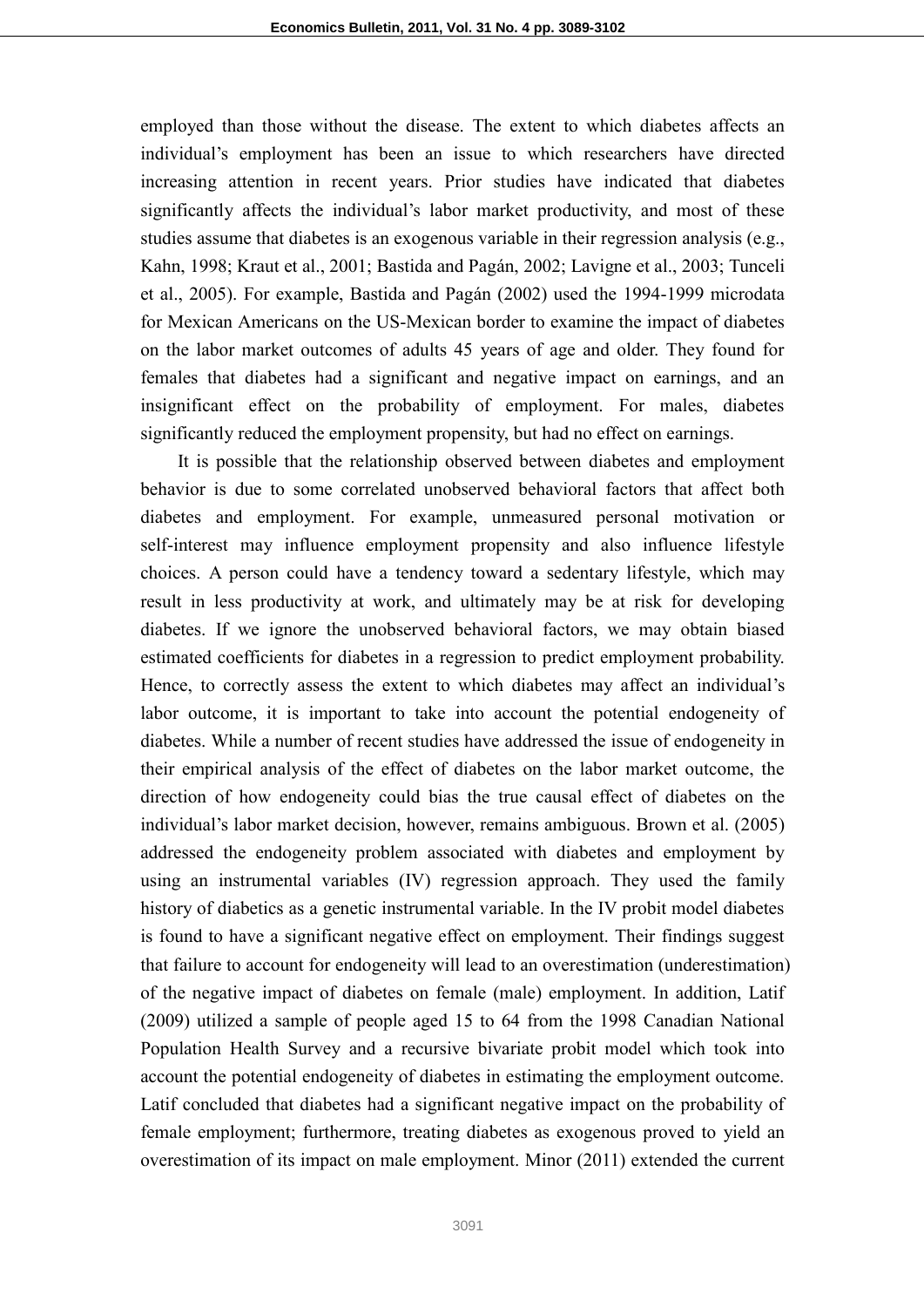literature on the impact of diabetes on the US labor market by comparing the effects of type I and type II diabetes on female employment, respectively. The results of his analysis showed that while diabetes is harmful to most labor market outcomes, much of the negative effect on the female labor force decision is due to type II diabetes. In addition, by using the individual's biological mother's history of diabetes as an instrumental variable, Minor's estimates indicated that having diabetes reduced the probability of female employment by 45%. Minor suggests that the true effect of diabetes on the labor market may have been underrepresented by previous studies, which have not taken endogeneity into account.

Although the relationship between diabetes and the labor market outcome has been explored in the United States and other Western countries, there has been relatively little research undertaken in Asia or other developing countries in general. The objective of this paper is to investigate the effect of diabetes on employment by taking into account the possible endogeneity between them using data from Taiwan. The results of this study are thus able to add further insight into the current body of research on this topic from a different region.

#### **2. Estimation Model**

To estimate the effect of diabetes on the probability of employment and to account for the possible endogeneity of diabetes, following the approach by Brown et al. (2005), a recursive bivariate probit model is used which takes the following form:

$$
E_i^* = X_i' \alpha_1 + D_i \beta + \varepsilon_i
$$
 (1)

$$
D_i^* = X_i \alpha_2 + Z_i \gamma + \mu_i \tag{2}
$$

where  $E_i^*$  is a latent variable representing the ith individual's propensity to be employed in the labor market. The corresponding observable binary variable  $E_i$  takes a value of one if  $E_i^* > 0$  and a value of 0 if  $E_i^* \leq 0$ .  $D_i^*$  represents a latent variable indicating that the ith individual is diabetic. If  $D_i^* > 0$ , then the individual is observed to be diabetic and the corresponding observable binary variable  $D_i$  equals one, otherwise  $D_i$  takes a value of 0 if  $D_i^* \leq 0$ .  $X_i$  is a vector of the individual's observable characteristics and  $Z_i$  is a vector of instrumental variables.  $\varepsilon$  and  $\mu$  are the error terms. The parameters to be estimated are  $\alpha$ ,  $\beta$ , and  $\gamma$ . It is possible that the unobserved factors of the individual's probability of being diabetic may be correlated with the unobserved personal traits or characteristics affecting the individual's propensity to be employed. Therefore, it is assumed that  $\varepsilon$  and  $\mu$  are distributed bivariate normal, and E[ $\epsilon$ ]=E[ $\mu$ ]=0, Var[ $\epsilon$ ]=Var[ $\mu$ ]=1. Cov[ $\epsilon$ ,  $\mu$ ]= $\rho$  where  $\rho$  is the correlation between the error terms in the diabetes and employment equations. If  $\rho = 0$ , then the univariate probit model would be appropriate. If  $\rho \neq 0$ , i.e.,  $\varepsilon$  and  $\mu$  are not independent, the univariate probit model estimation will be biased, and the bivariate probit model approach should be used.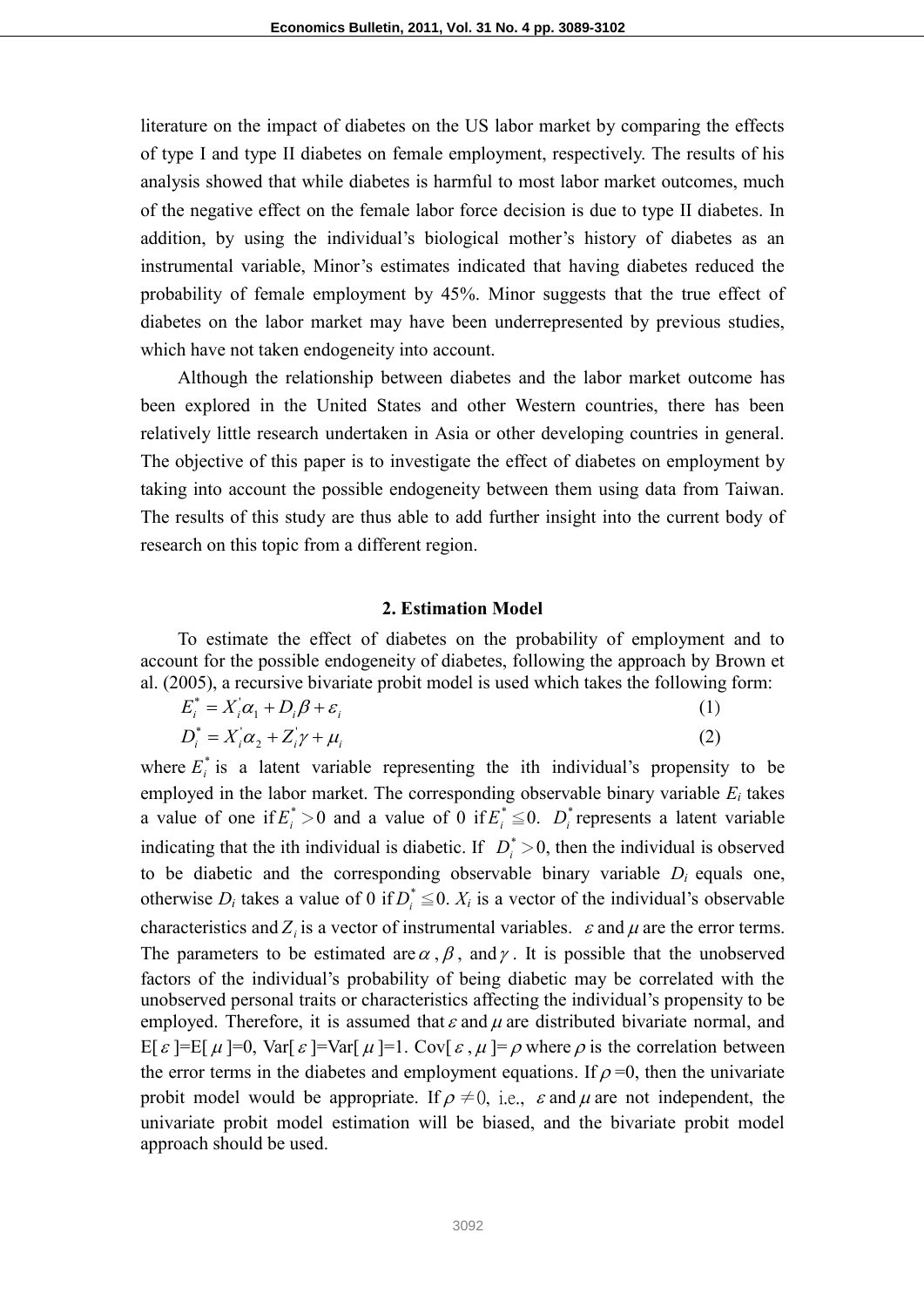### **3. Data and Variable Definitions**

The data used in this study are nationwide household data drawn from the 2005 National Health Interview Survey (NHIS) in Taiwan. This survey collected information on demographic and socio-economic characteristics, the utilization of health services, health behaviors, health status, and the limitation of activity of the population in Taiwan. A total of 30,680 sampled individuals completed the questionnaires, representing a completion rate of 80.59%. In this analysis, the sample was restricted to individuals aged 45 to 64 years. In total, the sample size comprised 5,297 individuals, of whom 2,668 were males and 2,629 females.

The employment variable is a binary variable which equals one if the individual is employed at the time of the interview and zero if the individual is unemployed or out of the labor force. The diabetes measure, which is the main focus of this study, is a dummy variable taking the value one if the sampled individual has been diagnosed with diabetes and zero otherwise. A dichotomous variable, married, that equals 1 if the respondent is married, and 0 otherwise is also included in the model. Two dummy variables equal to one were constructed for the senior-high school and college graduated groups, respectively. The reference group is the less than or equal to the junior-high school education group. Furthermore, an income variable which denotes the family income is included in the model. The NHIS has divided the family income into 7 categories, where the lowest income level is the family income level that is under NT\$30,000 per month and the highest  $(7<sup>th</sup>)$  level is the family income level that is more than two-hundred thousand New Taiwan dollars per month. Finally, three dummy variables that represent the family history of diabetes are used as instrumental variables in the diabetes equation. These variables separately equal 1 if the individual's father died of diabetes, mother died of diabetes, or grandparent died of diabetes, and 0 otherwise.

## **4. Results**

Table 1 presents the descriptive statistics of the variables used in this study. The average age of the sample in this study was 53 years old. About 77% of the males were employed at the time of the interview, while only 47% of the females reported being employed. The majority of those in the sample were married (83%) and 23% of them had completed senior high school. A relatively larger proportion of men had graduated from college or above (21%) in comparison with women (10%). The average household income level was about NT\$40,000 per month. In addition, about 7% of the full sample had been diagnosed with diabetes, 16% of the sample reported that their mother had died of diabetes, 8% reported that their father had died of diabetes, and 2% of them reported that one of their grandparents had died of diabetes.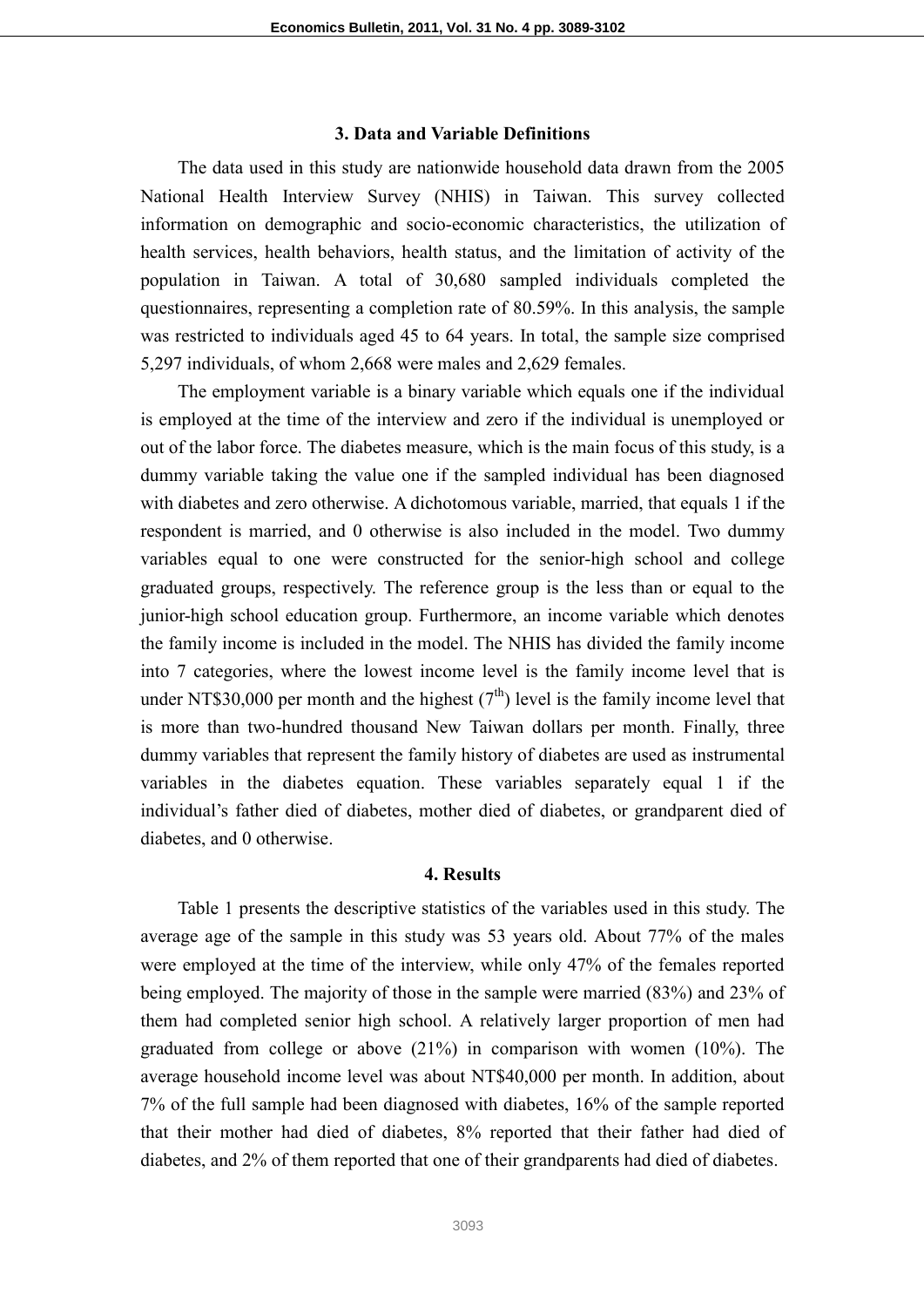|                                              | Full   | Men    | Women            |
|----------------------------------------------|--------|--------|------------------|
|                                              | sample |        |                  |
| Variable names                               | Mean   | Mean   | Mean             |
|                                              | (S.D.) | (S.D.) | (S.D.)           |
| Employed $(1 = yes; 0 = otherwise)$          | 0.62   | 0.77   | 0.47             |
|                                              | (0.48) | (0.41) | (0.49)           |
| Age                                          | 53.37  | 53.38  | 53.37            |
|                                              | (5.60) | (5.59) | (5.61)           |
| Male $(1 = yes; 0 = otherwise)$              | 0.50   | 1      | $\boldsymbol{0}$ |
|                                              | (0.50) | (0.00) | (0.00)           |
| Married $(1 = yes; 0 = otherwise)$           | 0.83   | 0.87   | 0.79             |
|                                              | (0.36) | (0.32) | (0.40)           |
| Senior high school graduated (1=yes;         | 0.23   | 0.26   | 0.20             |
| $0$ =otherwise)                              | (0.42) | (0.43) | (0.40)           |
| College graduated $(1 = yes; 0 = otherwise)$ | 0.16   | 0.21   | 0.10             |
|                                              | (0.36) | (0.41) | (0.30)           |
| Diagnosed with diabetes (1=yes;              | 0.07   | 0.07   | 0.07             |
| 0=otherwise)                                 | (0.26) | (0.26) | (0.26)           |
| Mother died of diabetes (1=yes; 0=otherwise) | 0.16   | 0.16   | 0.15             |
|                                              | (0.37) | (0.37) | (0.36)           |
| Father died of diabetes (1=yes; 0=otherwise) | 0.08   | 0.08   | 0.07             |
|                                              | (0.27) | (0.28) | (0.26)           |
| Grandparent died of diabetes (1=yes;         | 0.02   | 0.02   | 0.02             |
| 0=otherwise)                                 | (0.15) | (0.15) | (0.15)           |
| Income                                       | 2.63   | 2.77   | 2.49             |
|                                              | (1.56) | (1.59) | (1.52)           |
| N                                            | 5297   | 2668   | 2629             |

Table 1. Descriptive statistics

Note: Standard errors are in parentheses.

The main purpose of this study is to investigate the effect of diabetes on employment. Table 2 presents the estimates of the main employment probit equation, assuming that diabetes is an exogenous variable. The coefficient on the diabetes variables and their marginal effect are reported for the full sample, and the male and female samples, respectively. For simplicity, only the coefficient for diabetes is shown, whereas the coefficients for the other explanatory variables such as age, gender, marital status, education level, and income are suppressed in the table. First, the results show that being diabetic has a negative and statistically significant effect on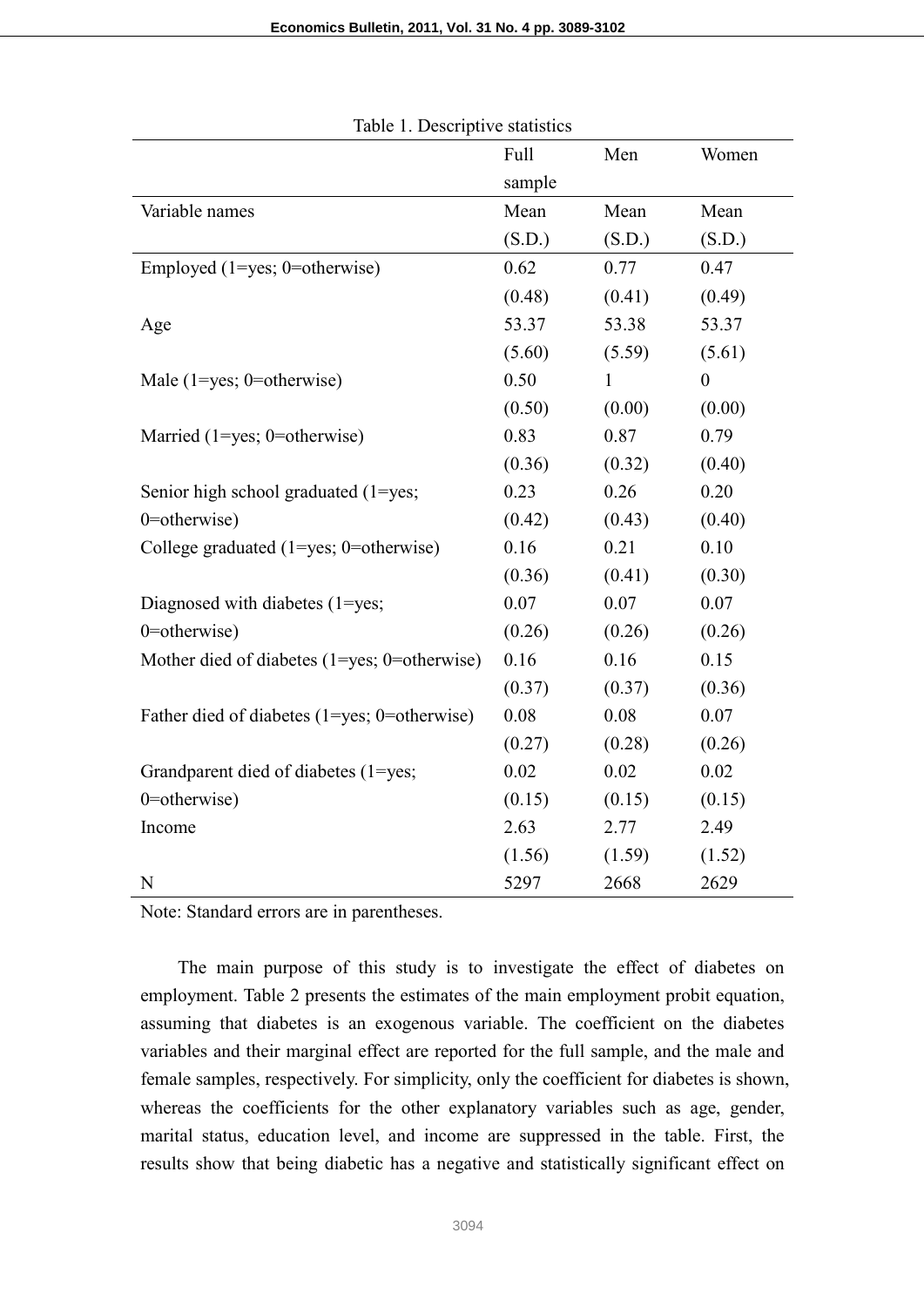employment. The effect is such that having a diabetes health problem will result in a 11 percentage point larger decrease in the probability of being employed than in the case of the non-diabetics. Meanwhile, in males diabetes has a statistically significant negative effect on employment, with a marginal effect of  $-0.09$ , which means that diabetic males are associated with an employment probability that is 0.09 lower than that of non-diabetic males. In females the effect of diabetes on employment is smaller but remains significantly negative.

|              | Full sample            |                         | Men         |            | Women       |         |
|--------------|------------------------|-------------------------|-------------|------------|-------------|---------|
|              | Coefficient            | M.E.                    | Coefficient | M.E.       | Coefficient | M.E.    |
| Diabetes     | $-0.29$ <sup>***</sup> | $-0.11$ <sup>****</sup> | $-0.33***$  | $-0.09***$ | $-0.28$     | $-0.11$ |
|              | (0.07)                 | (0.02)                  | (0.09)      | (0.03)     | (0.10)      | (0.03)  |
| Pseudo $R^2$ | 0.18                   |                         | 0.17        |            | 0.08        |         |
| Log          | $-2861.34$             |                         | $-1166.40$  |            | $-1660.08$  |         |
| likelihood   |                        |                         |             |            |             |         |
| N            | 5297                   |                         | 2668        |            | 2629        |         |

Table 2. The effect of diabetes on employment: Univariate probit regression

Note: M.E. stands for marginal effect. Standard errors are in parentheses. Explanatory variables such as age, gender, education level, marital status, and income are included in the full sample regression model. The gender variable is excluded in the estimation models for men and women, respectively.

\* Statistically significant at the 10% level, \*\*at the 5% level, and \*\*\*at the 1% level.

The results of the likelihood ratio tests of the correlation coefficients of the error terms indicate that the disturbances are correlated, i.e., they suggest that diabetes is endogenous. Hence, estimating the employment equation based on a probit model may result in a biased and inconsistent estimate of the parameter  $\beta$  in equation (1). Therefore, in order to obtain unbiased and consistent estimates of the effect of diabetes on employment, a recursive bivariate probit regression which estimates the employment and diabetes equations jointly is used in this study.

Before we can accept the results of the IV analysis, it is important to examine the validity of the instruments and the assumption of exogeneity (the test results are available from the author upon request). First, the instruments and the endogenous variable must be correlated. Family members' diabetes measures have been used as instruments for the individual diabetes variable in previous studies (see for example, Brown et al., 2005; Latif, 2009; Minor, 2011). While the reason for using the family history of diabetes is that it is related to whether a person is genetically predisposed to developing diabetes, it is, however, not likely to influence the individual's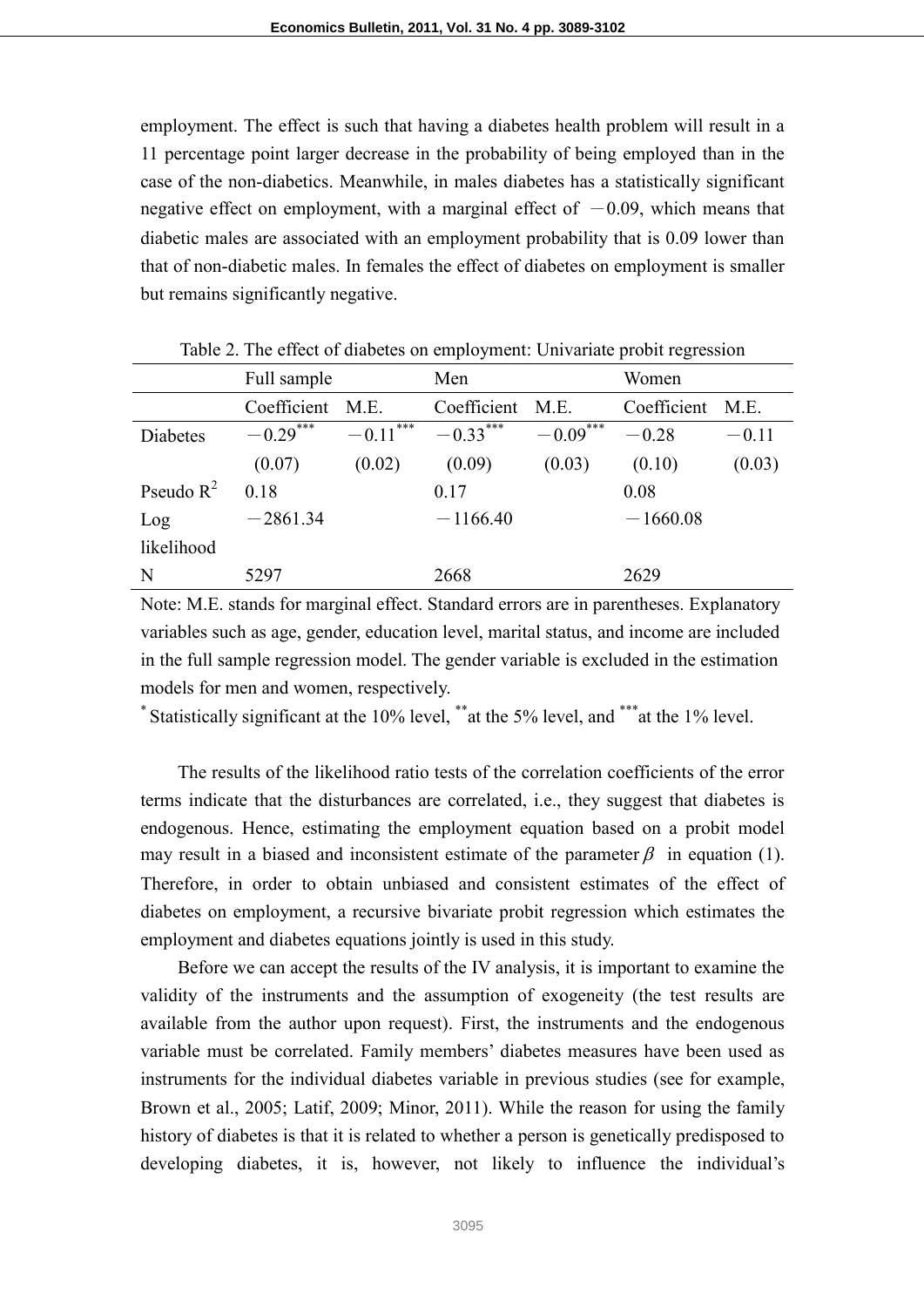employment decision on a significant scale (Minor, 2011). In addition, several recent studies in the medical literature have shown that there is a link between genetics and diabetes (e.g., Velho and Froguel, 2001; Barrett et al., 2009; Hu et al., 2009; Voight et al., 2010; Chiefari et al., 2011). Hence, there is evidence to support a link between individual diabetes and the family members' history of diabetes. Furthermore, the t-tests for each instrumental variable exhibit positive and statistical significance at the 1% level. A likelihood ratio test also rejects the null hypothesis of the joint insignificance of the family history of diabetes instrument at the 1% level. The condition for the instrument to be relevant to the endogenous variable is thus fulfilled. The second requirement for the validity of the instrument is that it be uncorrelated with the error term of the employment equation. It is suspected that the genetics could also influence the severity of comorbidities, which may in turn influence the individual's employment propensity (Brown et al., 2005). Therefore, following the method proposed by Brown et al. (2005) and Latif (2009), this study examines the independence of the instrumental variables and the unobserved factors in the employment equation by estimating probit models of the association between the family instrumental variables and health conditions both related to diabetes (e.g., high blood pressure, visual problems, heart disease) and unrelated to diabetes (e.g., cancer, hearing problems, arthritis). The estimation results provide no evidence of a strong correlation between instruments and comorbidities, which implies that family diabetes measures do not affect employment apart from the indirect effect through the endogenous variable (i.e., the individual diabetes). Furthermore, the validity of the instrumental variables is tested by the Sargan overidentification test. The test statistics also fail to reject the null hypothesis that the error term in the equation of interest is uncorrelated with the instrumental variables. Finally, the endogeneity of diabetes is tested by a Hausman test. The test statistics show that the hypothesis that diabetes is not an endogenous variable in the employment equation cannot be rejected. It suggests that there is a correlation between the two disturbances and the potential endogeneity problem should be taken into account. The above specification test statistics lead us to conclude that the selected instrumental variables are valid and that it is necessary to use these instruments in the regression analysis performed in this study.

Table 3 presents the parameter estimates of the diabetes probit equation. The results indicate that with an increase in age, the likelihood of being diabetic also increases. Individuals with higher education levels are found to be less likely to have diabetes. Similar results are found for the female sample group. In addition, the estimated coefficient of income is also found to be negative and statistically significantly associated with diabetes. These negative coefficients of education and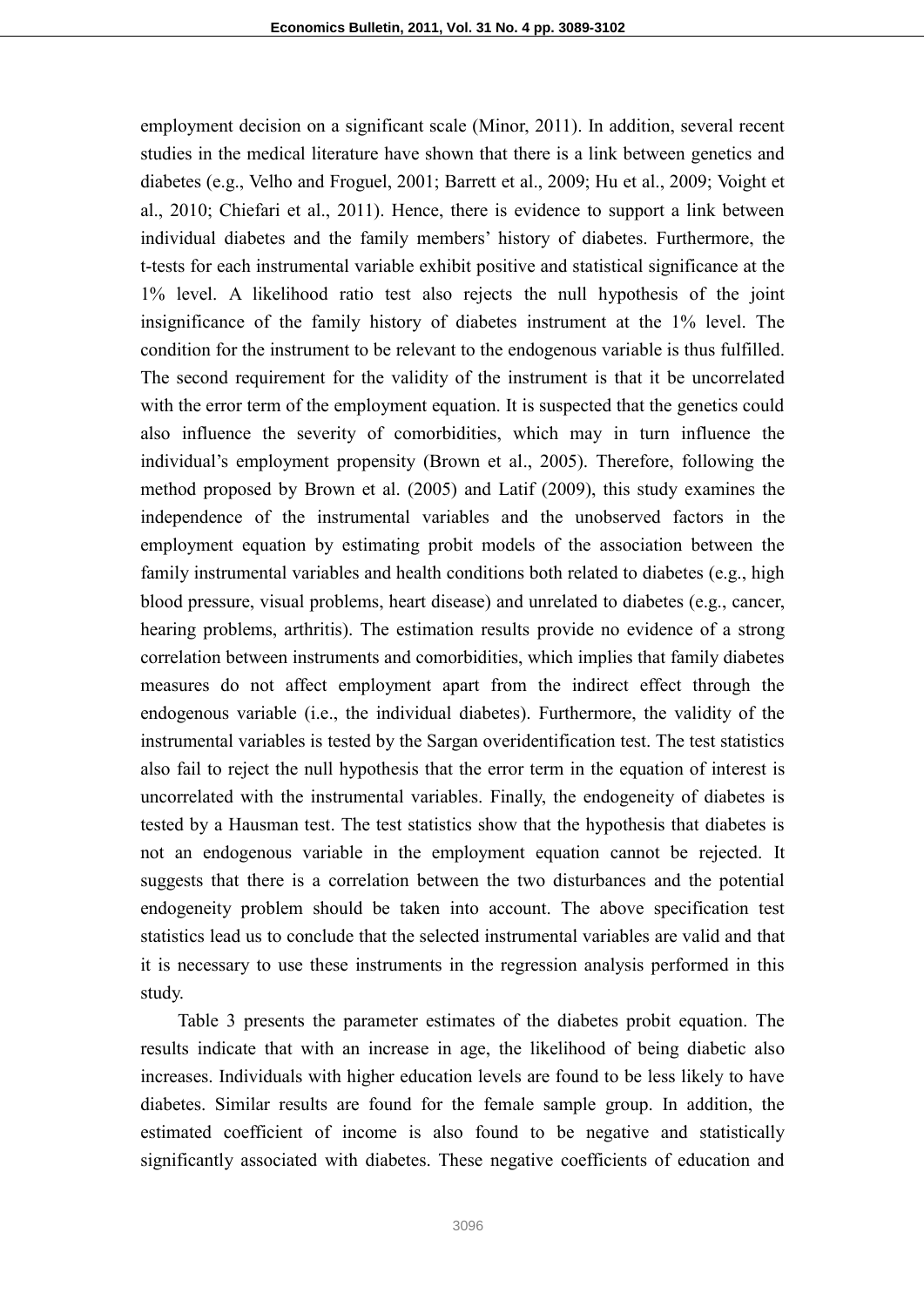income imply that individuals with higher education and higher income may be likely to have more knowledge about or sources of preventive care for diabetes such that the probability of being diabetic decreases. A family history of diabetes which is used as the instrumental variable in this study, as expected, does play an important role in terms of the propensity of being diabetic for the overall sample, and for the male group and female group, respectively. It is shown that, for an individual whose father, mother, or grandparent died of diabetes, the likelihood that the individual has the same disease increases significantly. This result confirms the fact that diabetes has a strong link to a family's health history.

|                         | All         |       | Men         |       | Women              |       |
|-------------------------|-------------|-------|-------------|-------|--------------------|-------|
| Variable                | Coefficient | S.E.  | Coefficient | S.E.  | Coefficient        | S.E.  |
| Constant                | $-3.98***$  | 0.28  | $-3.43***$  | 0.39  | $-4.49***$         | 0.42  |
| Age                     | $0.04***$   | 0.004 | $0.03***$   | 0.006 | $0.05***$          | 0.007 |
| Male                    | 0.07        | 0.05  |             |       |                    |       |
| Married                 | 0.03        | 0.07  | 0.06        | 0.11  | 0.02               | 0.09  |
| Senior high graduated   | $-0.17***$  | 0.07  | $-0.08$     | 0.09  | $-0.29$ **         | 0.12  |
| College graduated       | $-0.22$ **  | 0.09  | $-0.13$     | 0.11  | $-0.55***$         | 0.19  |
| Mother died of diabetes | $0.56***$   | 0.06  | $0.56***$   | 0.08  | $0.58***$          | 0.09  |
| Father died of diabetes | $0.57***$   | 0.08  | $0.53***$   | 0.10  | $0.66$ ***         | 0.12  |
| Grandparent died of     | $0.30^{**}$ | 0.14  | $0.48***$   | 0.18  | 0.01               | 0.24  |
| diabetes                |             |       |             |       |                    |       |
| Income                  | $-0.03*$    | 0.01  | $-0.01$     | 0.02  | $-0.06^{\ast\ast}$ | 0.03  |
| Log likelihood          | $-4175.86$  |       | $-1851.39$  |       | $-2279.03$         |       |
| N                       | 5297        |       | 2668        |       | 2629               |       |

Table 3. Probit regression estimation for diabetes

\* Statistically significant at the 10% level, \*\*at the 5% level, and \*\*\*at the 1% level.

The bivariate probit regression results are presented in Table 4. The most important finding in Table 4 is that diabetes has a significant and negative effect on employment, with a marginal effect of  $-0.24$ . In other words, being diabetic is estimated to reduce the probability of being employed in the labor market by 24%, which is much greater than the 11% estimated using the univariate probit regression presented in Table 2. From these results, it is shown that the effect of diabetes on employment tends to be underestimated if one fails to control for the unobserved heterogeneity of the impact of diabetes on employment. Turning to the other explanatory variables, the signs of the parameter estimates are as expected. Table 4 shows that younger males with higher income are significantly more likely to be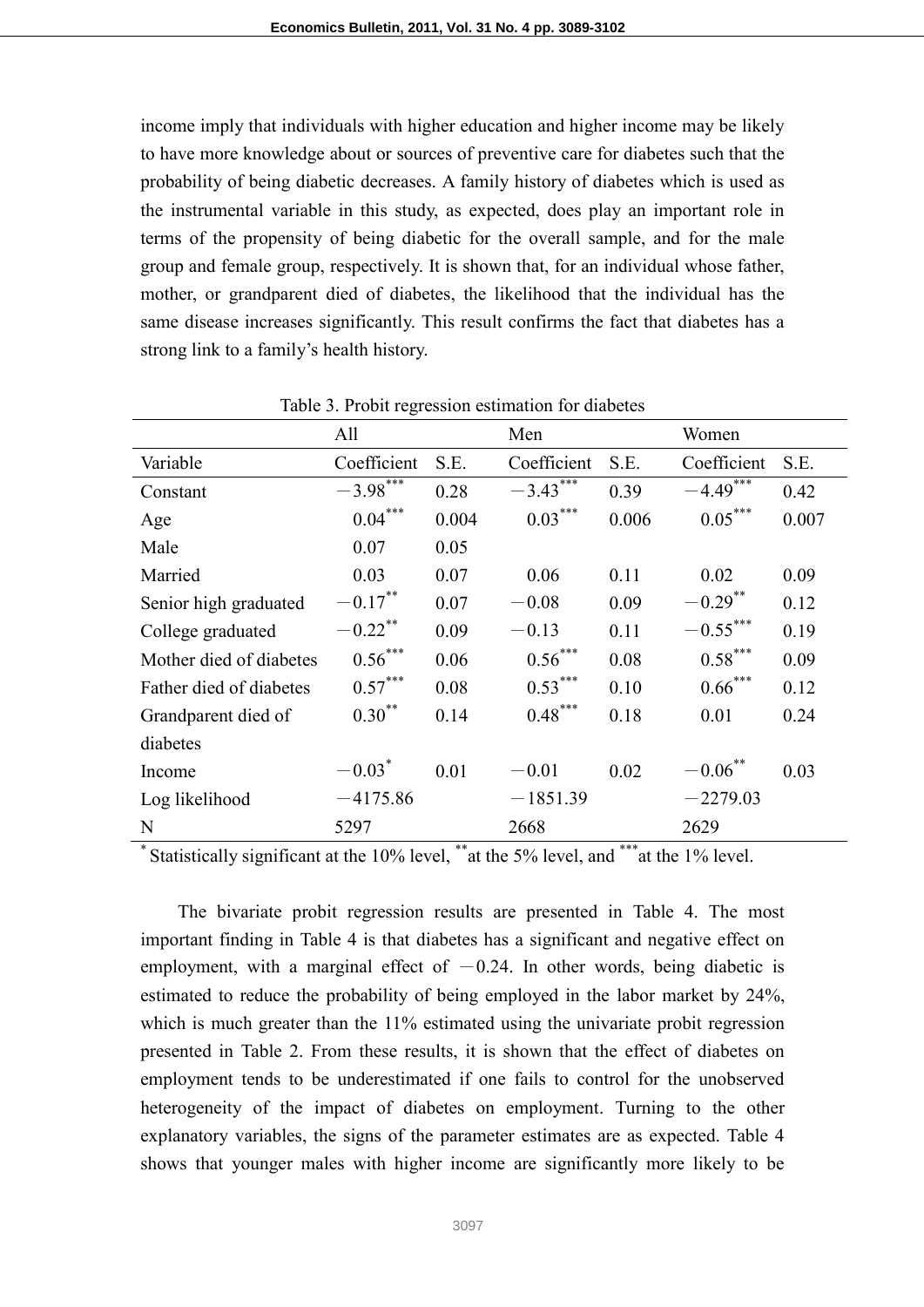employed relative to their counterparts. In addition, the positive sign of the education variable implies that individuals with senior high school levels of education will increase their employment propensity.

| Table 4. Bivariate probit regression for employment, full sample |                        |       |                 |       |  |
|------------------------------------------------------------------|------------------------|-------|-----------------|-------|--|
| Variable                                                         | Coefficient            | S.E.  | Marginal effect | S.E.  |  |
| Constant                                                         | $3.37***$              | 0.21  |                 |       |  |
| Diagnosed with                                                   | $-0.72***$             | 0.24  | $-0.24$         | 0.06  |  |
| diabetes                                                         |                        |       |                 |       |  |
| Age                                                              | $-0.07^{\ast\ast\ast}$ | 0.004 | $-0.02$         | 0.004 |  |
| Male                                                             | $0.89***$              | 0.03  | 0.24            | 0.05  |  |
| Married                                                          | 0.03                   | 0.05  | 0.008           | 0.01  |  |
| Senior high graduated                                            | $0.09^*$               | 0.04  | 0.03            | 0.01  |  |
| College graduated                                                | 0.005                  | 0.06  | 0.01            | 0.01  |  |
| Income                                                           | $0.13***$              | 0.01  | 0.04            | 0.009 |  |
| $\rho(\varepsilon,\mu)$                                          | $-0.22$ <sup>*</sup>   | 0.12  |                 |       |  |
| Log likelihood                                                   | $-4175.86$             |       |                 |       |  |
| N                                                                | 5297                   |       |                 |       |  |

Table 4. Bivariate probit regression for employment, full sample

Note: The marginal effects are computed at the means of the independent variables. For a dummy variable, the marginal effect is measured by the difference between the conditional probabilities.

\* Statistically significant at the 10% level, \*\*at the 5% level, and \*\*\*at the 1% level.

Table 5 presents the results of the bivariate probit model for males and females, respectively. The marginal effects are compared for the same type of men and women. In males, the effect of diabetes on employment is statistically significant and negative. The marginal effect for the male diabetes dummy is  $-0.19$ ; that is, for men with diabetes the probability of employment is 19 percentage points lower than for men without diabetes. For females, the estimated coefficient of the diabetes dummy is negative but statistically insignificant. It is worth noting that the negative impact of diabetes on the labor market is found to be more substantial for men than for women. The analysis also demonstrates that the predicted conditional probability decreases significantly as individuals become older, for both males and females. It can contribute to the fact that the average productivity decreases with age and, as a consequence, the probability of employment decreases. Meanwhile, it is interesting to note that marriage has a significant and positive effect on employment for men, but a significant and negative effect for women. This result can be supported by the notion that, based on the traditional gender norms in Taiwan, men are the primary providers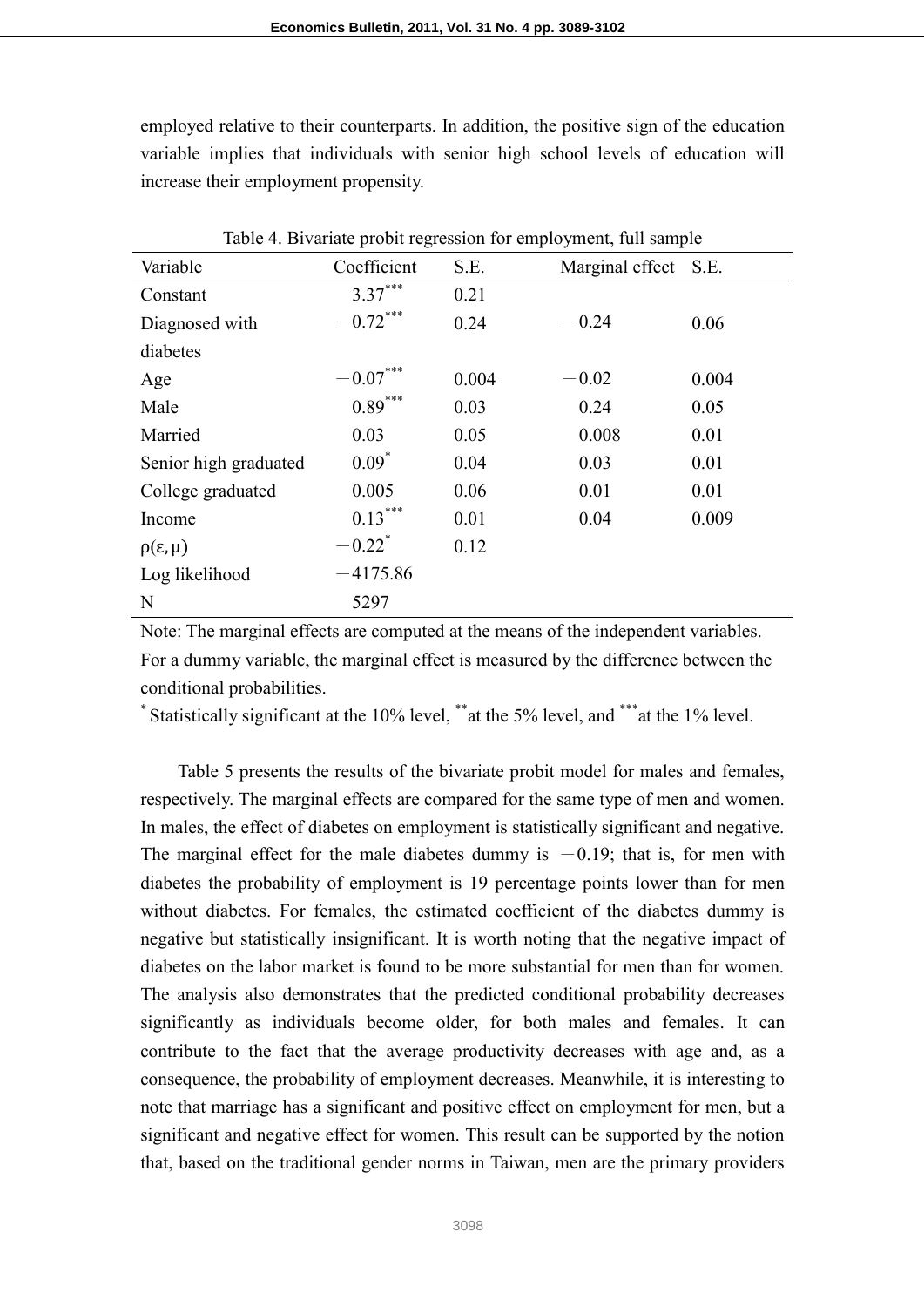of family income and they therefore have a responsibility to work in order to support their family, while women are the main child care providers in their family, and thus some of the women may be forced to exit the labor market once they get married.

| Table 5. Bivariate probit regression for employment, by gender |                        |         |                 |         |  |
|----------------------------------------------------------------|------------------------|---------|-----------------|---------|--|
|                                                                | Men<br>Women           |         |                 |         |  |
| Variable                                                       | Coefficient            | M.E.    | Coefficient     | M.E.    |  |
| Constant                                                       | $4.8^{***}$            |         | ***<br>3.11     |         |  |
|                                                                | (0.32)                 |         | (0.29)          |         |  |
| Diagnosed with                                                 | $-0.87$ **             | $-0.19$ | $-0.39$         | $-0.15$ |  |
| diabetes                                                       | (0.38)                 | (0.05)  | (0.39)          | (0.15)  |  |
| Age                                                            | $-0.08^{\ast\ast\ast}$ | $-0.01$ | $-0.06\sp{***}$ | $-0.02$ |  |
|                                                                | (0.006)                | (0.007) | (0.005)         | (0.003) |  |
| Married                                                        | $0.41***$              | 0.06    | $-0.15***$      | $-0.06$ |  |
|                                                                | (0.08)                 | (0.04)  | (0.06)          | (0.02)  |  |
| Senior high                                                    | 0.04                   | 0.008   | $0.14***$       | 0.06    |  |
| graduated                                                      | (0.07)                 | (0.01)  | (0.06)          | (0.03)  |  |
| College                                                        | $-0.25***$             | $-0.03$ | $0.26***$       | 0.11    |  |
| graduated                                                      | (0.08)                 | (0.02)  | (0.09)          | (0.04)  |  |
| Income                                                         | $0.20***$              | 0.02    | $0.09***$       | 0.03    |  |
|                                                                | (0.02)                 | (0.01)  | (0.01)          | (0.007) |  |
| Log likelihood                                                 | $-1851.39$             |         | $-2279.03$      |         |  |
| N                                                              | 2668                   |         | 2629            |         |  |

Note: M.E. stands for marginal effect. The marginal effects are computed at the means of the independent variables. For a dummy variable, the marginal effect is measured by the difference between the conditional probabilities. Standard errors are in parentheses.

Statistically significant at the 10% level, \*\*at the 5% level, and \*\*\*at the 1% level.

## **5. Discussion and Conclusion**

The main objective of this paper has been to investigate the impact of diabetes on the individual's employment propensity using the 2005 National Health Interview Survey in Taiwan within the context of a bivariate probit model. The major finding of this research is that diabetes has a significant negative effect on employment, and the negative effect is more pronounced for men than for women in Taiwan. This result can be attributed to the fact that diabetes is a chronic disease that imposes an economic burden in the form of lost productivity and therefore affects employment.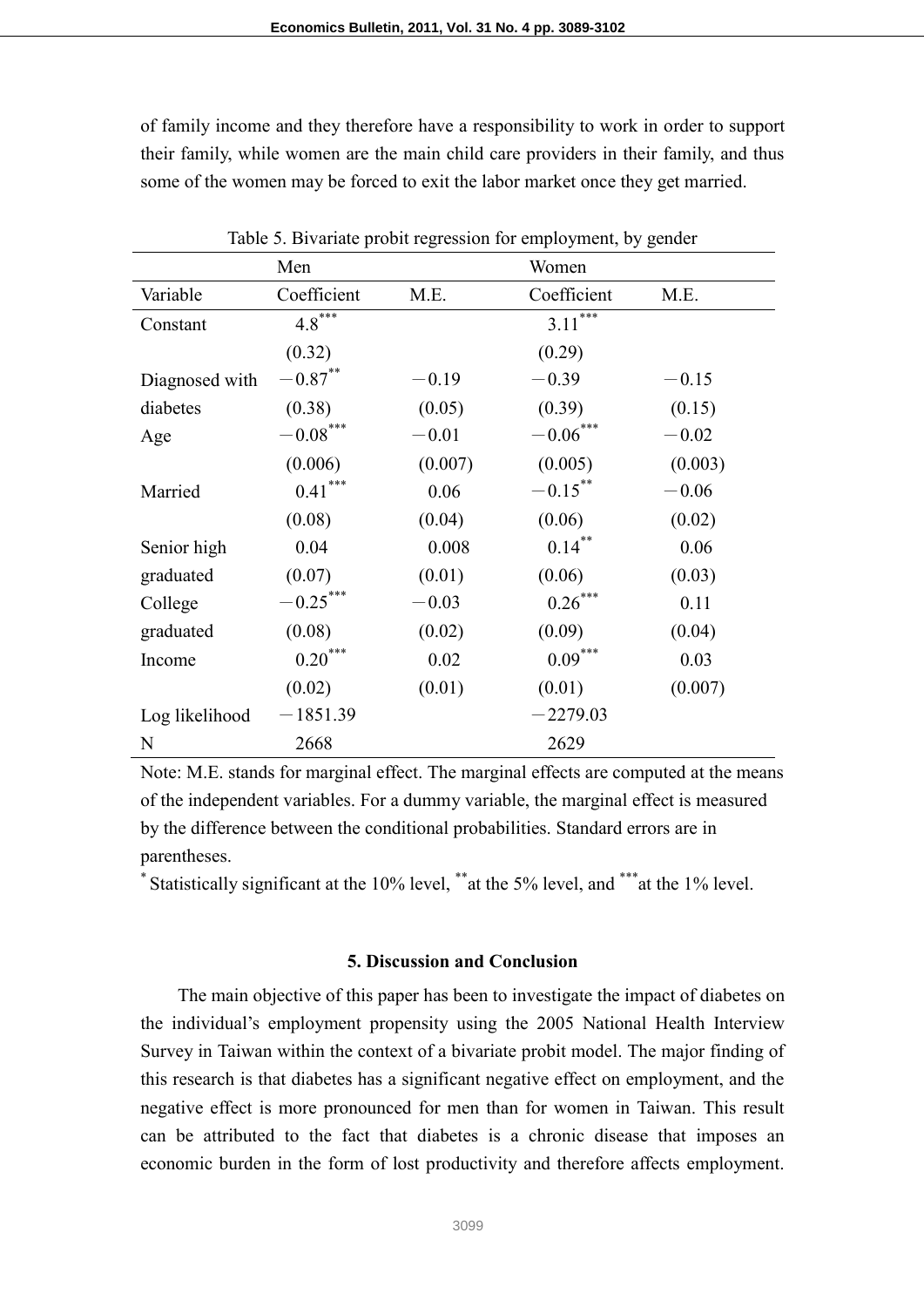The estimation results are in accordance with those of studies based on data from western countries such as Latif (2009) for Canada, Bastida and Pagán (2002) and Minor (2011) for the U.S.

Moreover, the analysis presented in this study shows that there is a correlation between the error terms of the diabetes and employment equations, and therefore the null hypothesis of the exogeneity of diabetes in relation to employment is strongly rejected. The instrumental variable estimation results provide evidence that, after controlling for unobserved heterogeneity, the effect of diabetes on employment is more severe than with the univariate probit model. It shows that neglecting the endogeneity of diabetes will result in the negative impact of diabetes on employment being underestimated, a result which is similar to the findings of Brown et al. (2005) and Minor (2011). The findings of this study support previous studies, such as Brown et al. (2005), Latif (2009) and Minor (2011), which suggest that, in order to assess the impact of diabetes on the employment outcome more correctly, policy-makers should take the issue of endogeneity into account.

Diabetes results in excess medical expenses and places a heavy economic burden on the healthcare systems and society. However, diabetes is not just a health issue. It can also generate an impact on the labor market through reduced productivity. The implication of this study is that, apart from raising awareness of the risk of diabetes and promoting preventive care in relation to diabetes among the public, policy-makers should also advocate setting up diabetes-at-work programs and provide a comfortable working environment that can accommodate individuals with diabetes. Taken together, the results of this empirical analysis not only contribute to shedding light on the topic regarding the impact of diabetes on the labor market outcome, but also provide further evidence as to the extent of this chronic disease in an Asian country setting.

#### **Acknowledgements**

Financial support from the Sapintia Culture and Education Foundation is gratefully acknowledged. This study is based in part on data from the National Health Interview Survey Original Database provided by the Bureau of Health Promotion, Department of Health, Executive Yuan, National Health Research Institutes and Food and Drug Administration, Department of Health, Executive Yuan of Taiwan. The interpretation and conclusions contained herein do not represent those of Bureau of Health Promotion, the Department of Health, Executive Yuan, National Health Research Institutes and Food and Drug Administration, Department of Health, Executive Yuan of Taiwan.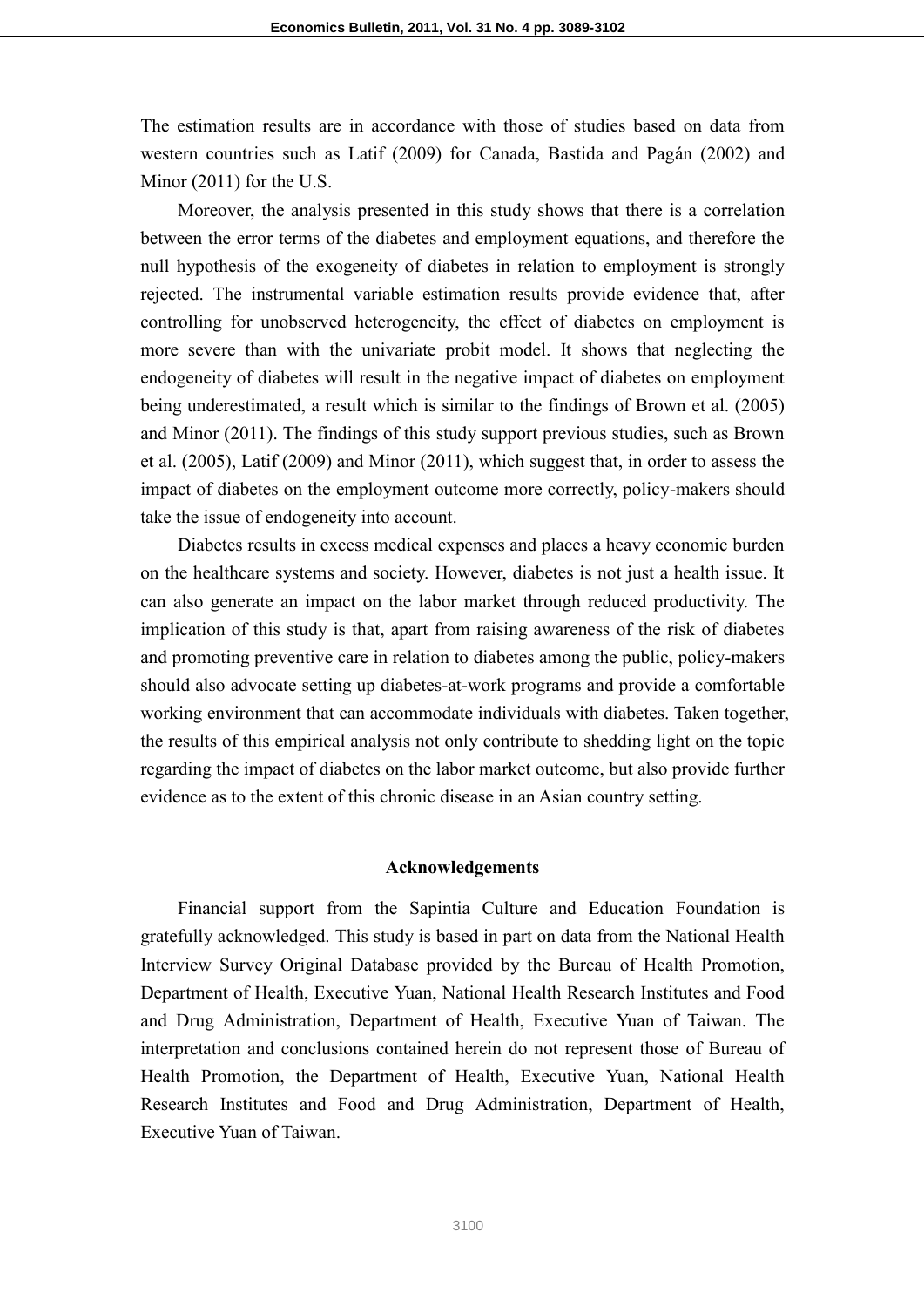### **References**

American Diabetes Association (2011) http://www.diabetes.org/diabetes-basics/genetics-of-diabetes.html.

Barrett, J.C., D.G. Clayton, P. Concannon, B. Akolkar, J.D. Cooper, H.A. Erlich, C. Julier, G. Morahan, J. Nerup, C. Nierras, V. Plagnol, F. Pociot, H. Schuilenburg, D.J. Smyth, H. Stevens, J.A. Todd, N.M. Walker, S.S. Rich &The Type 1 Diabetes Genetics Consortium (2009) "Genome-wide association study and meta-analysis find that over 40 loci affect risk of type 1 diabetes" *Nature Genetics* 41, 703-707.

Bastida, E. and J.A. Pagán (2002) "The impact of diabetes on adult employment and earnings of Mexican Americans: findings from a community based study" *Health Economics* 11(5), 403-413.

Brown, H.S., J.A. Pagán, and E. Bastida (2005) "The impact of diabetes on employment: genetic IVs in a bivariate probit" *Health Economics* 14(5), 537-544.

Chiefari, E., S. Tanyolaç, F. Paonessa, C.R. Pullinner, C. Capula, S. Iiritano, T. Mazza, M. Forlin, A. Fusco, V. Durlach, A. Durlach, M.J. Malloy, J.P. Kane, S.W. Heiner, M. Filocamo, D.P. Foti, I.D. Goldfine, and A. Brunetti (2011) "Functional variants of the HMGA1 gene and type 2 diabetes mellitus" *The Journal of the American Medical Association* 305(9), 903-912.

Hu, C., C. Wang, R. Zhang, X. Mz, J. Wang, J. Lu, W. Qin, Y. Bao, K. Xiang, and W. Jia (2009) "Variations in KCNQ1 are associated with type 2 diabetes and beta cell function in a Chinese population" *Diabetologia* 52, 1322-1325.

International Diabetes Federation, http://www.idf.org/worlddiabetesday/about.

Kahn, M. (1998) "Health and labor market performance: the case of diabetes" *Journal of Labor Economics* 16(4), 878-899.

Kraut, A., R. Walld, R. Tate, and C. Mustard (2001). "Impact of diabetes on employment and income in Manitoba, Canada" *Diabetes Care* 24, 24-28.

Latif, E. (2009) "The impact of diabetes on employment in Canada" *Health Economics* 18(4), 577-589.